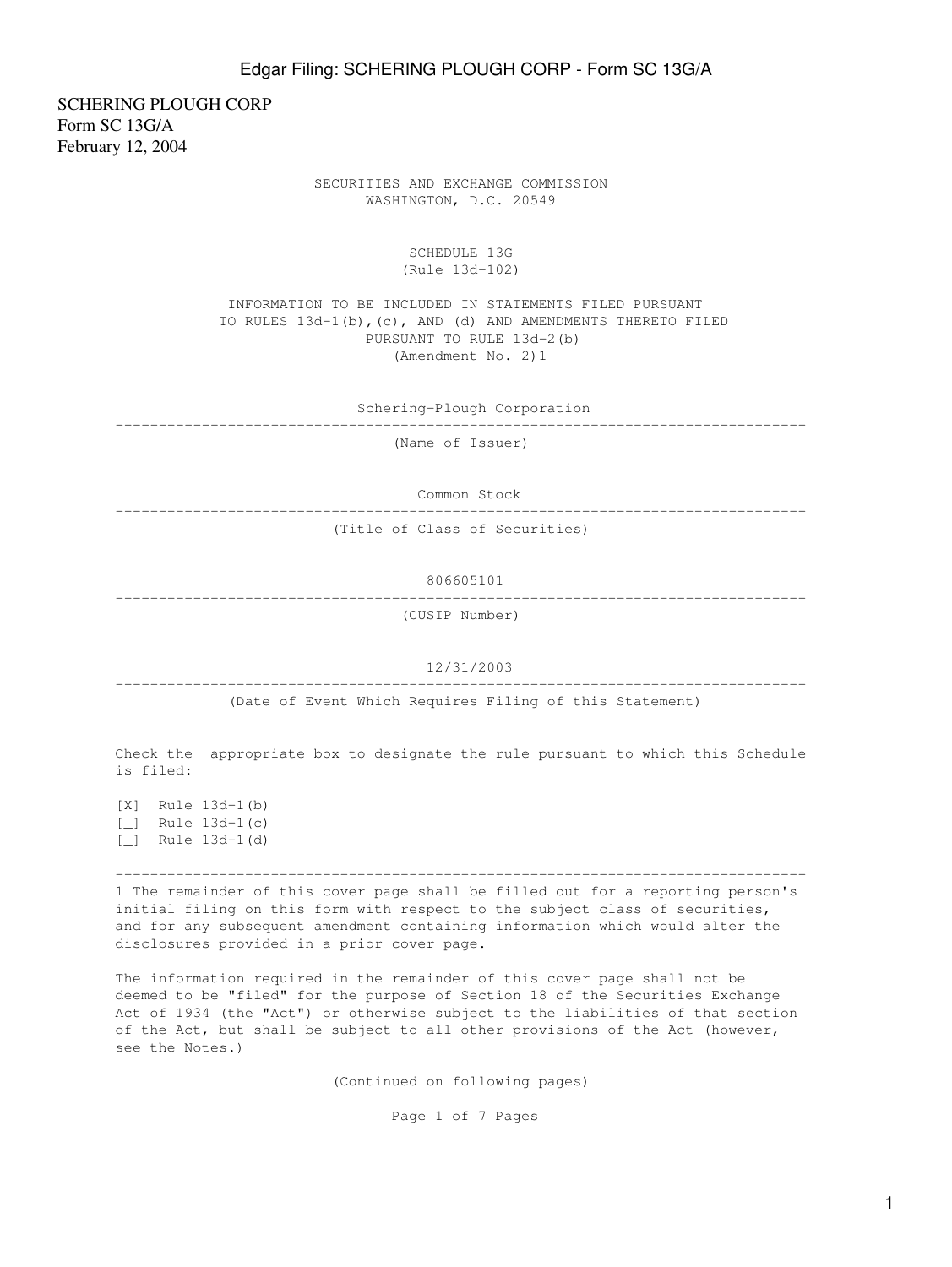# Edgar Filing: SCHERING PLOUGH CORP - Form SC 13G/A

|                                    | CUSIP No. 806605101                                                                                                                          |                      | Schedule 13G                                                 | Page 2 of 7 Pages                 |  |  |
|------------------------------------|----------------------------------------------------------------------------------------------------------------------------------------------|----------------------|--------------------------------------------------------------|-----------------------------------|--|--|
| 1.                                 | NAMES OF REPORTING PERSONS<br>I.R.S. IDENTIFICATION NO. OF ABOVE PERSONS (ENTITIES ONLY)<br>Wellington Management Company, LLP<br>04-2683227 |                      |                                                              |                                   |  |  |
| 2.                                 |                                                                                                                                              |                      | CHECK THE APPROPRIATE BOX IF THE MEMBER OF A GROUP*          | (a) $[-]$<br>(b) $[-]$            |  |  |
| 3.                                 | SEC USE ONLY                                                                                                                                 |                      |                                                              |                                   |  |  |
| 4.                                 | CITIZENSHIP OR PLACE OF ORGANIZATION<br>Massachusetts                                                                                        |                      |                                                              |                                   |  |  |
| NUMBER OF                          |                                                                                                                                              | $\Omega$             | 5. SOLE VOTING POWER                                         |                                   |  |  |
| SHARES<br>BENEFICIALLY<br>OWNED BY |                                                                                                                                              |                      | 6. SHARED VOTING POWER<br>39,742,350                         | . _ _ _ _ _ _ _ _ _ _ _ _ _ _ _ _ |  |  |
| EACH<br><b>REPORTING</b><br>PERSON |                                                                                                                                              | $\Omega$             | 7. SOLE DISPOTIVE POWER                                      |                                   |  |  |
| WITH                               |                                                                                                                                              | 8.                   | SHARED DISPOTIVE POWER<br>94,028,996                         |                                   |  |  |
| 9.                                 | 94,028,996                                                                                                                                   |                      | AGGREGATE AMOUNT BENEFICIALLY OWNED BY EACH REPORTING PERSON |                                   |  |  |
| 10.                                | SHARES*                                                                                                                                      |                      | CHECK BOX IF AGGREGATE AMOUNT IN ROW (9) EXCLUDES CERTAIN    | $\Box$                            |  |  |
| 11.                                | PERCENT OF CLASS REPRESENTED BY AMOUNT IN ROW 9<br>6.399%                                                                                    |                      |                                                              |                                   |  |  |
| 12.                                | TYPE OF REPORTING PERSON<br>HC, IA                                                                                                           |                      |                                                              |                                   |  |  |
|                                    |                                                                                                                                              |                      |                                                              |                                   |  |  |
|                                    | . _ _ _ _ _ _ _ _ _                                                                                                                          |                      | CUSIP No. 806605101 Schedule 13G                             | Page 3 of 7 Pages                 |  |  |
|                                    | Item 1(a). Name of Issuer:                                                                                                                   |                      |                                                              |                                   |  |  |
|                                    |                                                                                                                                              |                      | Schering-Plough Corporation                                  |                                   |  |  |
|                                    |                                                                                                                                              |                      | Item 1(b). Address of Issuer's Principal Executive Offices:  |                                   |  |  |
|                                    |                                                                                                                                              | Kenilworth, NJ 07033 | 2000 Galloping Hill Road                                     |                                   |  |  |
|                                    | Item 2(a). Name of Person Filing:                                                                                                            |                      |                                                              |                                   |  |  |
|                                    |                                                                                                                                              |                      | Wellington Management Company, LLP (''WMC'')                 |                                   |  |  |
| Item $2(b)$ .                      |                                                                                                                                              |                      | Address of Principal Business Office or, if None,            |                                   |  |  |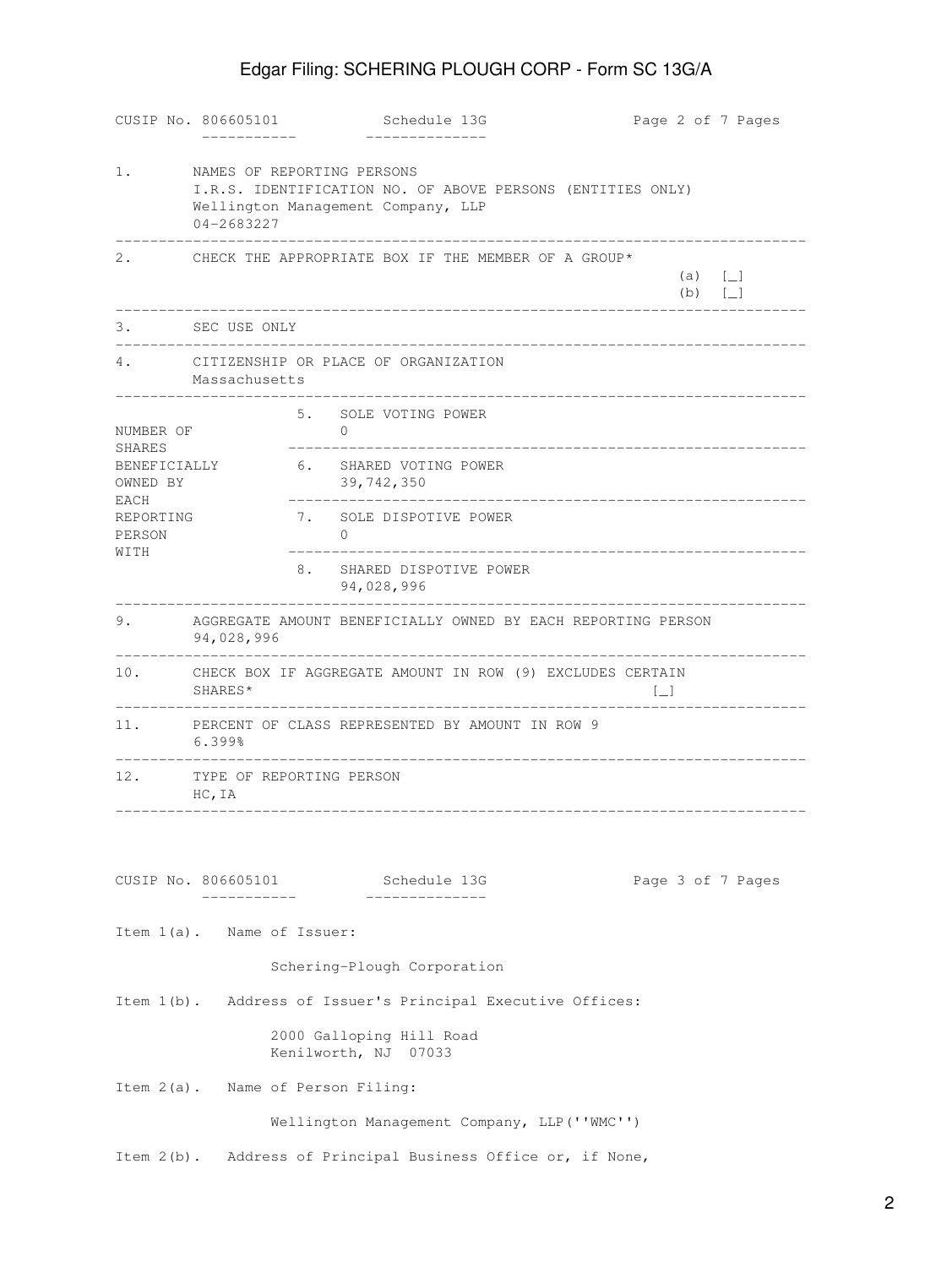Residence:

 75 State St Boston, MA 02109

Item 2(c). Citizenship:

Massachusetts

Item 2(d). Title of Class of Securities:

Common Stock

Item 2(e). CUSIP Number:

806605101

- Item 3. If This Statement is Filed Pursuant to Rule 13d-1(b), or 13d-2(b) or (c), Check Whether the Person Filing is a:
	- (a) [ ] Broker or dealer registered under Section 15 of the Act.
	- (b) [ ] Bank as defined in Section 3(a)(6) of the Act.
	- (c) [ ] Insurance Company as defined in Section 3(a)(19) of the Act.

|  | _ _ _ _ _ _ _ _ _ _ _ | ------------- |  |  |                   |
|--|-----------------------|---------------|--|--|-------------------|
|  | CUSIP No. 806605101   | Schedule 13G  |  |  | Page 4 of 7 Pages |

- (d) [ ] Investment Company registered under Section 8 of the Investment Company Act.
- (e) [X] An investment adviser in accordance with Rule  $13d-1(b)$  (1)(ii)(E);
- (f) [ ] An employee benefit plan or endowment fund in accordance with Rule  $13d-1$ (b)(1)(ii)(F);
- (g) [X] A parent holding company or control person in accordance with Rule  $13d-1$ (b)(1)(ii)(G); see item 7;
- (h) [ ] A savings association as defined in Section 3(b) of the Federal Deposit Insurance Act;
- (i) [ ] A church plan that is excluded from the definition of an investment company under Section 3(c)(14) of the Investment Company Act;
- (j)  $[ ]$  Group, in accordance with Rule 13d-1(b)(1)(ii)(J).

 If this statement is filed pursuant to Rule 13d-1(c), check this box [ ]

## Item 4. Ownership. Provide the following information regarding the aggregate number and percentage of the class of securities of the issuer identified in Item 1.

(a) Amount Beneficially Owned: WMC, in its capacity as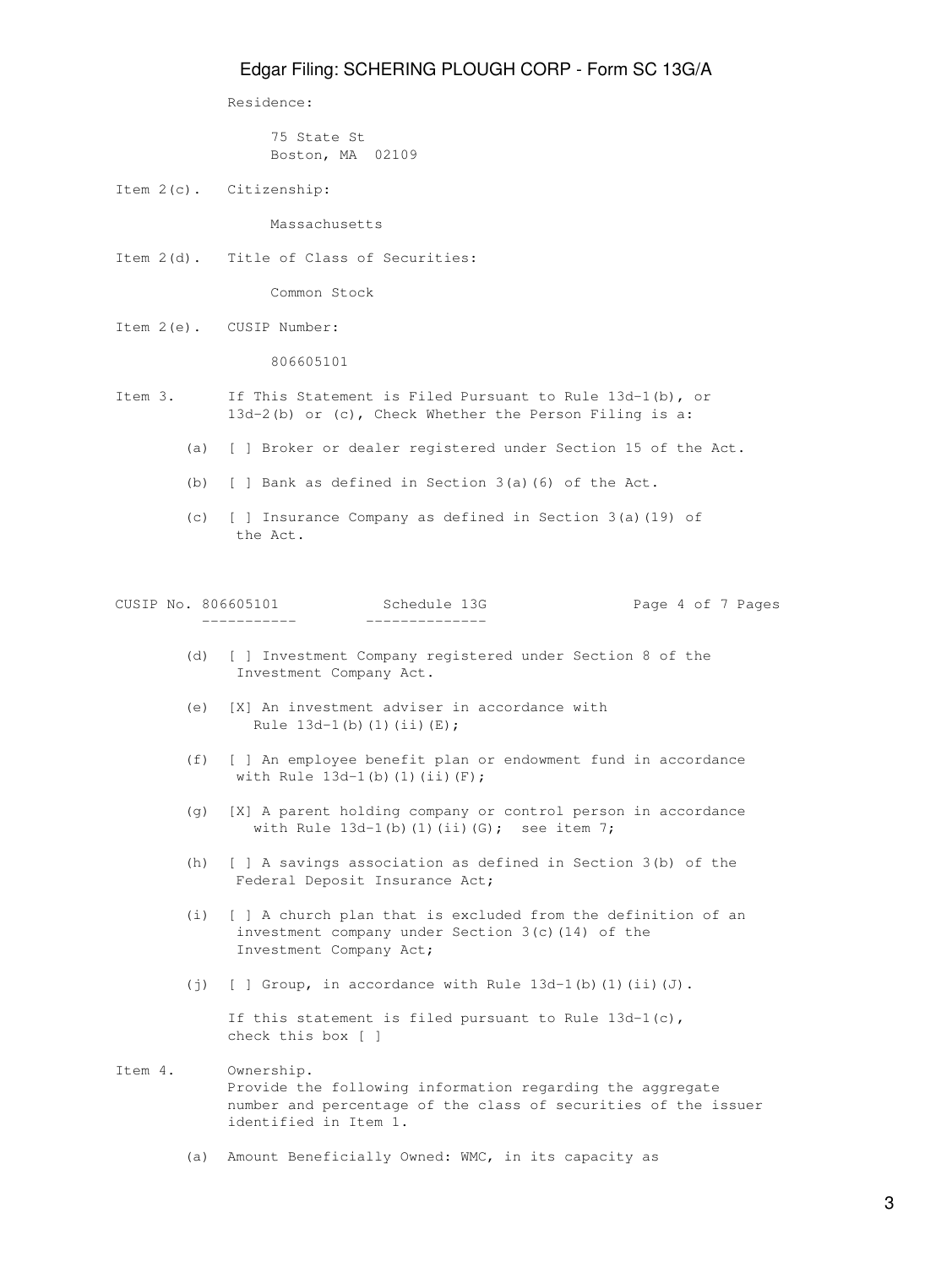# Edgar Filing: SCHERING PLOUGH CORP - Form SC 13G/A

 investment adviser, may be deemed to beneficially own 94,028,996 shares of the Issuer which are held of record by clients of WMC.

- (b) Percent of Class: 6.399%
- (c) Number of shares as to which such person has:

| (i)  | sole power to vote or to direct the vote 0                     |            |
|------|----------------------------------------------------------------|------------|
|      |                                                                |            |
| (i)  | shared power to vote or to direct the<br>vote                  | 39,742,350 |
|      | (iii) sole power to dispose or to direct the<br>disposition of | $\Omega$   |
| (iv) | shared power to dispose or to direct the<br>disposition of     | 94,028,996 |

CUSIP No. 806605101 Schedule 13G Page 5 of 7 Pages ----------- --------------

Item 5. Ownership of Five Percent or Less of Class. If this statement is being filed to report the fact that as of the date hereof the reporting person has ceased to be the beneficial owner of more than five percent of the class of securities, check the following

[ ]

Item 6. Ownership of More than Five Percent on Behalf of Another Person.

> The securities as to which this Schedule is filed by WMC, in its capacity as investment adviser, are owned of record by clients of WMC. Those clients have the right to receive, or the power to direct the receipt of, dividends from, or the proceeds from the sale of, such securities. No such client is known to have such right or power with respect to more than five percent of this class of securities, except as follows:

None

Item 7. Identification and Classification of the Subsidiary Which Acquired the Security Being Reported on by the Parent Holding Company.

See Exhibit A

Item 8. Identification and Classification of Members of the Group.

 Not Applicable. This schedule is not being filed pursuant to Rule 13d-1(b)(1)(ii)(J) or Rule 13d-1(d).

Item 9. Notice of Dissolution of Group.

Not Applicable